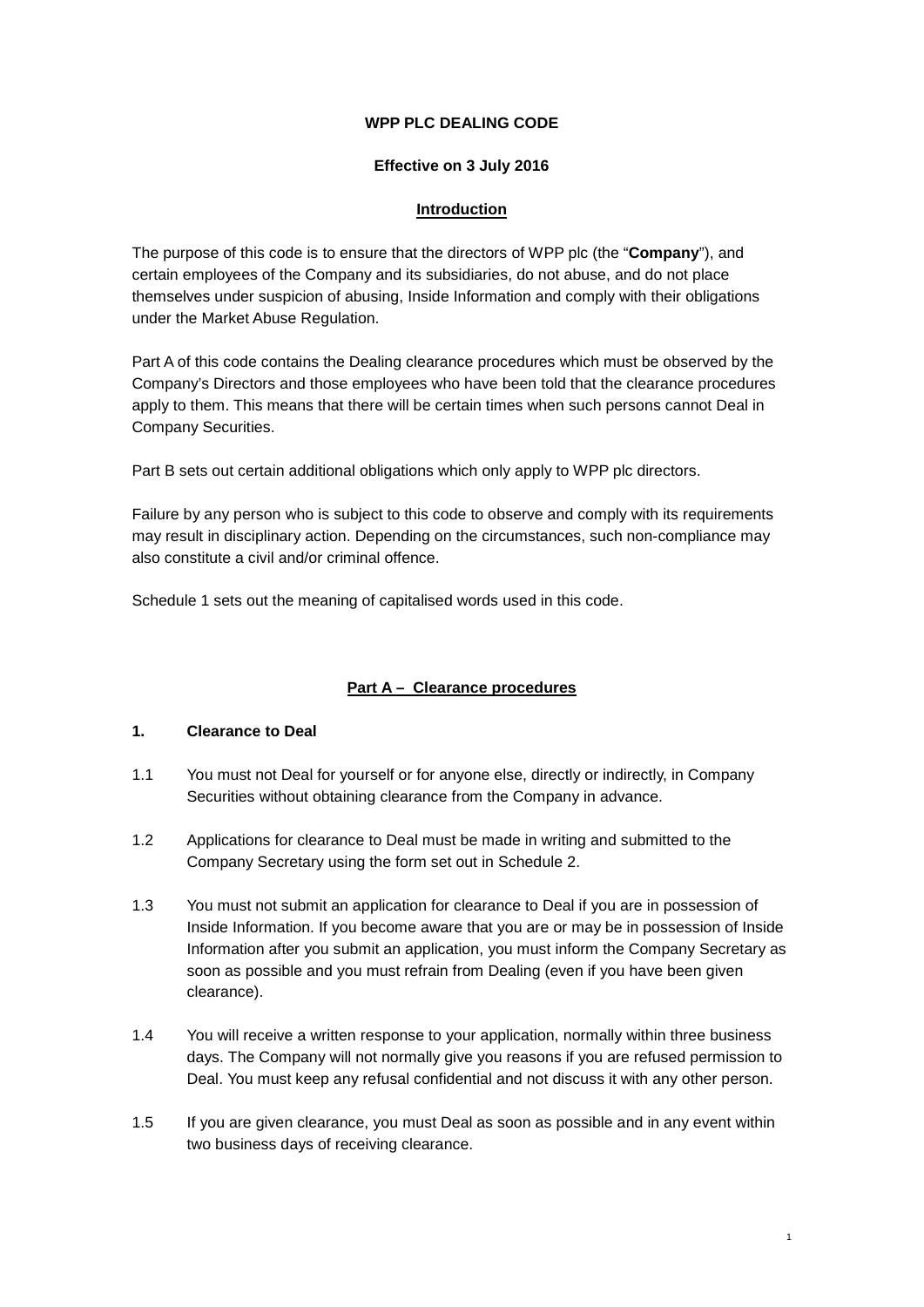- 1.6 Clearance to Deal may be given subject to conditions. Where this is the case, you must observe those conditions when Dealing.
- 1.7 You must not enter into, amend or cancel a Trading Plan or an Investment Programme under which Company Securities may be purchased or sold unless clearance has been given to do so.
- 1.8 Different clearance procedures will apply where Dealing is being carried out by the Company in relation to an employee share plan (e.g. if the Company is making an option grant or share award to you, or shares are receivable on vesting under a longterm incentive plan). You will be notified separately of any arrangements for clearance if this applies to you.
- 1.9 If you act as the trustee of a trust, you should speak to the Company Secretary about your obligations in respect of any Dealing in Company Securities carried out by the trustee(s) of that trust.
- 1.10 You should seek further guidance from the Company Secretary before transacting in:
	- (A) units or shares in a collective investment undertaking (e.g. a UCITS or an Alternative Investment Fund) which holds, or might hold, Company Securities; or
	- (B) financial instruments which provide exposure to a portfolio of assets which has, or may have, an exposure to Company Securities.

This is the case even if you do not intend to transact in Company Securities by making the relevant investment.

# **2. Further guidance**

**If you are uncertain as to whether or not a particular transaction requires clearance, you must obtain guidance from the Company Secretary before carrying out that transaction.**

# **Part B – Additional provisions for WPP plc Directors**

#### **3. Circumstances for refusal**

You will not ordinarily be given clearance to Deal in Company Securities during any period when there exists any matter which constitutes Inside Information or during a Closed Period.

#### **4. Notification of transactions**

<span id="page-1-0"></span>4.1 You must notify the Company and the FCA in writing of every Notifiable Transaction in Company Securities conducted for your account as follows: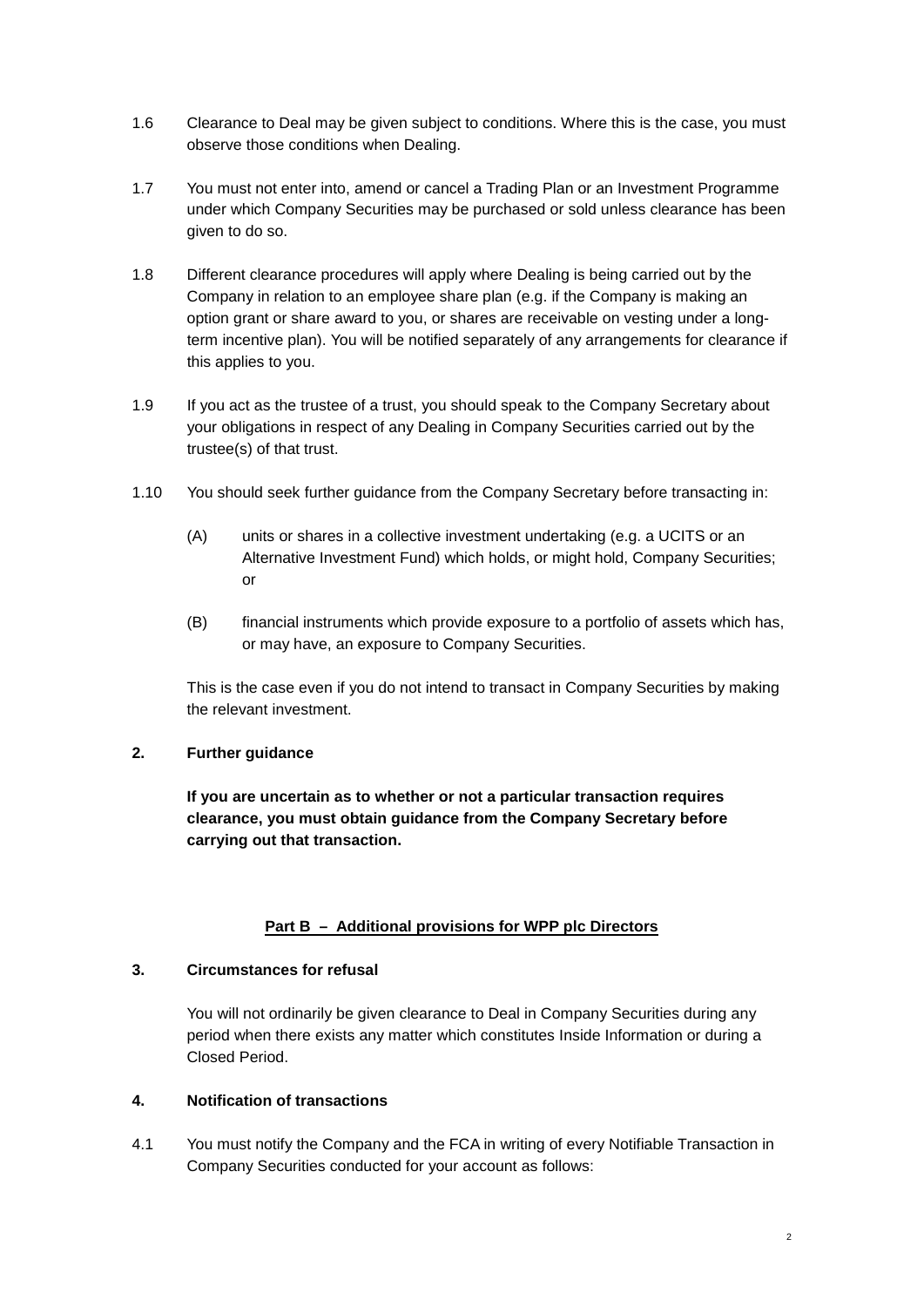- (A) Notifications to the Company must be made using the template in [Schedule 3](#page-6-0) and sent to the Company Secretary as soon as practicable and in any event within one business day of the transaction date. You should ensure that your investment managers (whether discretionary or not) notify you of any Notifiable Transactions conducted on your behalf promptly so as to allow you to notify the Company within this time frame.
- (B) Notifications to the FCA must be made within three business days of the transaction date. If you would like, the Company Secretary can assist you with this notification, provided that you ask him or her to do so within one business day of the transaction date.
- 4.2 If you are uncertain as to whether or not a particular transaction is a Notifiable Transaction, you must obtain guidance from the Company Secretary.

#### **5. PCAs and investment managers**

- 5.1 You must provide the Company with a list of your PCAs and notify the Company of any changes that need to be made to that list.
- 5.2 You should ask your PCAs not to Deal (whether directly or through an investment manager) in Company Securities during Closed Periods.
- 5.3 Your PCAs are also required to notify the Company and the FCA in writing, within the time frames given in paragraph [4.1,](#page-1-0) of every Notifiable Transaction conducted for their account. You should inform your PCAs in writing of this requirement and keep a copy; the Company Secretary will provide you with a letter that you can use to do this. If your PCAs would like, the Company Secretary can assist them with the notification to the FCA, provided that your PCA asks the Company Secretary to do so within one business day of the transaction date.
- 5.4 You should ask your investment managers (whether or not discretionary) not to Deal in Company Securities on your behalf during Closed Periods.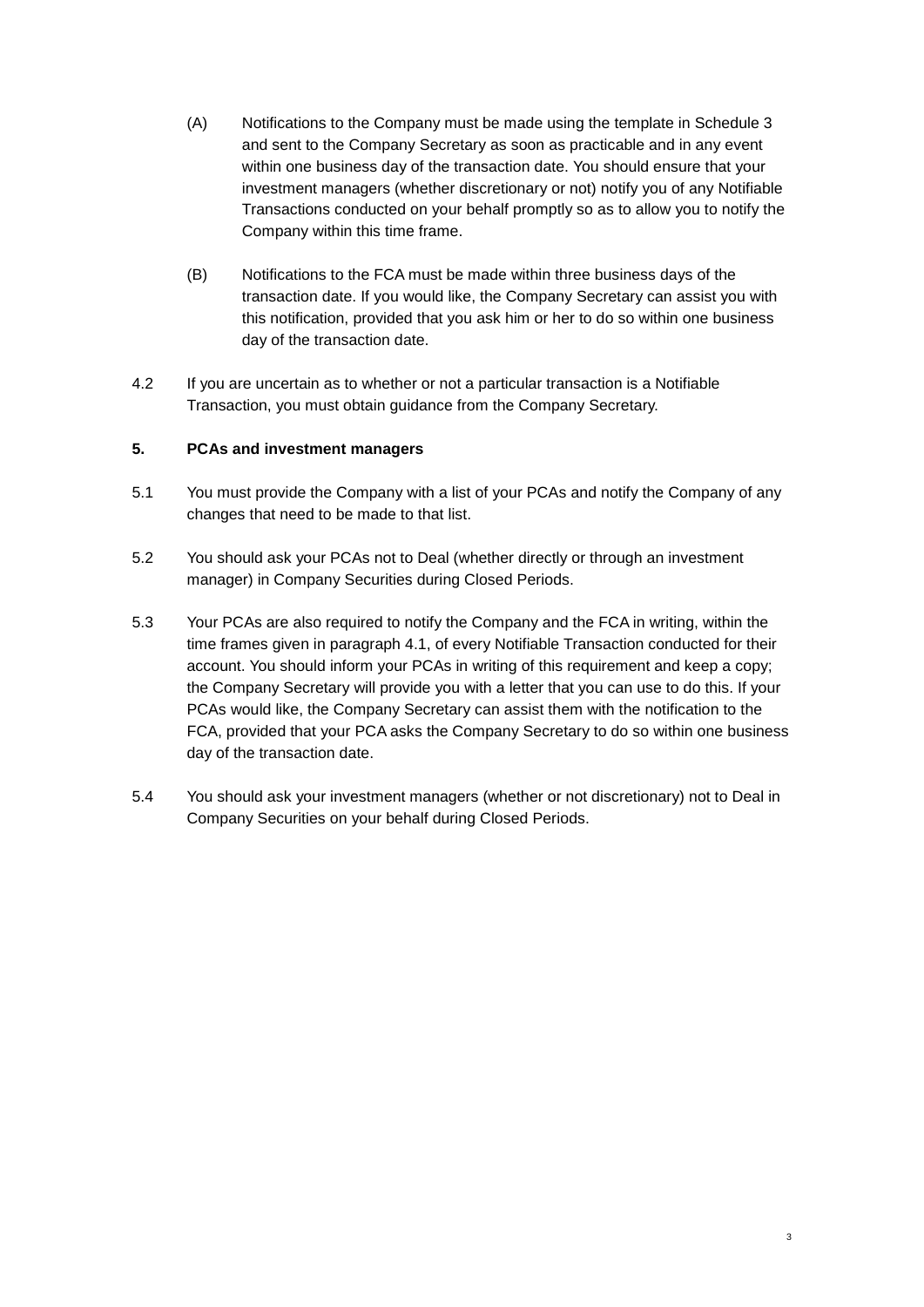# **Schedule 1 Defined terms**

"**Closed Period**" means any of the following:

- (A) the period from the end of the relevant financial year up to the release of the preliminary announcement of the Company's annual results (or, where no such announcement is released, up to the publication of the Company's annual financial report) or, if longer, the period of 30 calendar days before such release (or publication);
- (B) the period from the end of the relevant financial period up to the release of the Company's half-yearly financial report or, if longer, the period of 30 calendar days before such release; and
- (C) the period of 30 calendar days before the release of each of the Company's first quarter report and third quarter report.

"**Company Securities**" means any publicly traded or quoted shares or debt instruments of the Company (or of any of the Company's subsidiaries or subsidiary undertakings) or derivatives or other financial instruments linked to any of them, including phantom options.

"**Dealing**" (together with corresponding terms such as "**Deal**" and "**Deals**") means any type of transaction in Company Securities, including purchases, sales, the exercise of options, the receipt of shares under share plans, using Company Securities as security for a loan or other obligation and entering into, amending or terminating any agreement in relation to Company Securities (e.g. a Trading Plan).

"**FCA**" means the UK Financial Conduct Authority.

"**Inside Information**" means information which relates to the Company or any Company Securities, which is not publicly available, which is likely to have a non-trivial effect on the price of Company Securities and which an investor would be likely to use as part of the basis of his or her investment decision.

"**Investment Programme**" means a share acquisition scheme relating only to the Company's shares under which: (A) shares are purchased by a Restricted Person pursuant to a regular standing order or direct debit or by regular deduction from the person's salary or director's fees; or(B) shares are acquired by a Restricted Person by way of a standing election to re-invest dividends or other distributions received; or (C) shares are acquired as part payment of a Restricted Person's remuneration or director's fees.

"**Market Abuse Regulation**" means the EU Market Abuse Regulation (596/2014).

"**Notifiable Transaction**" means any transaction relating to Company Securities conducted for the account of a PDMR or PCA, whether the transaction was conducted by the PDMR or PCA or on his or her behalf by a third party and regardless of whether or not the PDMR or PCA had control over the transaction. This captures every transaction which changes a PDMR's or PCA's holding of Company Securities, even if the transaction does not require clearance under this code. It also includes gifts of Company Securities, the grant of options or share awards, the exercise of options or vesting of share awards and transactions carried out by investment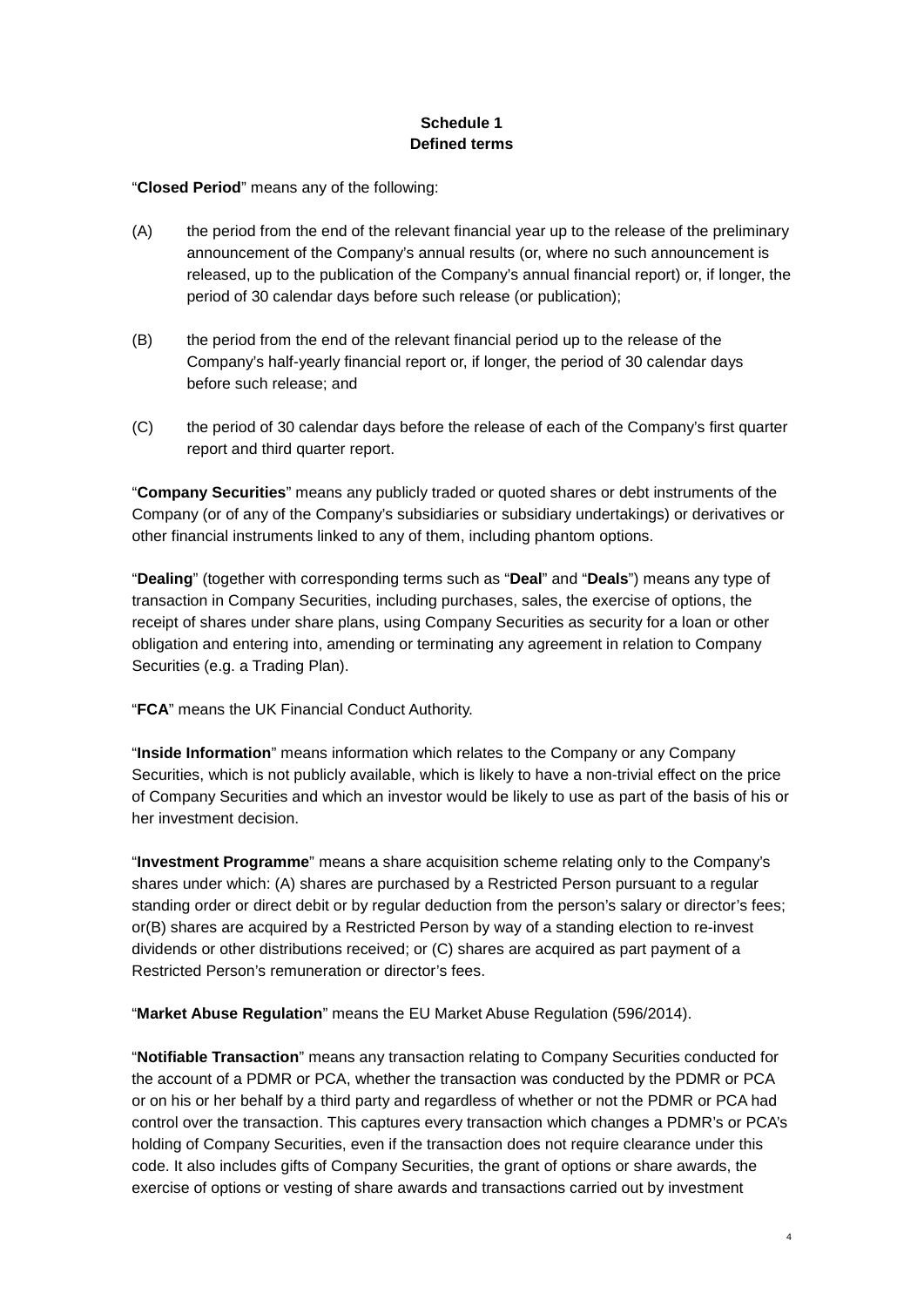managers or other third parties on behalf of a PDMR, including where discretion is exercised by such investment managers or third parties and including under Trading Plans or Investment Programmes.

"**PCA**" means a person closely associated with a PDMR, being:

- <span id="page-4-0"></span>(A) the spouse or civil partner of a PDMR; or
- <span id="page-4-1"></span>(B) a PDMR's child or stepchild under the age 18 years who is unmarried and does not have a civil partner; or
- <span id="page-4-2"></span>(C) a relative who has shared the same household as the PDMR for at least one year on the date of the relevant Dealing; or
- (D) a legal person, trust or partnership, the managerial responsibilities of which are discharged by a PDMR (or by a PCA referred to in paragraphs [\(A\),](#page-4-0) [\(B\),](#page-4-1) or [\(C\)](#page-4-2) of this definition), which is directly or indirectly controlled by such a person, which is set up for the benefit of such a person or which has economic interests which are substantially equivalent to those of such a person.

"**PDMR**" means a person discharging managerial responsibilities in respect of the Company, being either:

- (A) a director of the Company; or
- (B) any other employee who has been told that he or she is a PDMR.

"**Restricted Person**" means:

- (A) a PDMR; or
- (B) any other person who has been told by the Company that the clearance procedures in Part A of this code apply to him or her.

"**Trading Plan**" means a written plan entered into by a Restricted Person and an independent third party that sets out a strategy for the acquisition and/or disposal of Company Securities by the Restricted Person, and:

- (A) specifies the amount of Company Securities to be dealt in and the price at which and the date on which the Company Securities are to be dealt in; or
- (B) gives discretion to that independent third party to make trading decisions about the amount of Company Securities to be dealt in and the price at which and the date on which the Company Securities are to be dealt in; or
- (C) includes a method for determining the amount of Company Securities to be dealt in and the price at which and the date on which the Company Securities are to be dealt in.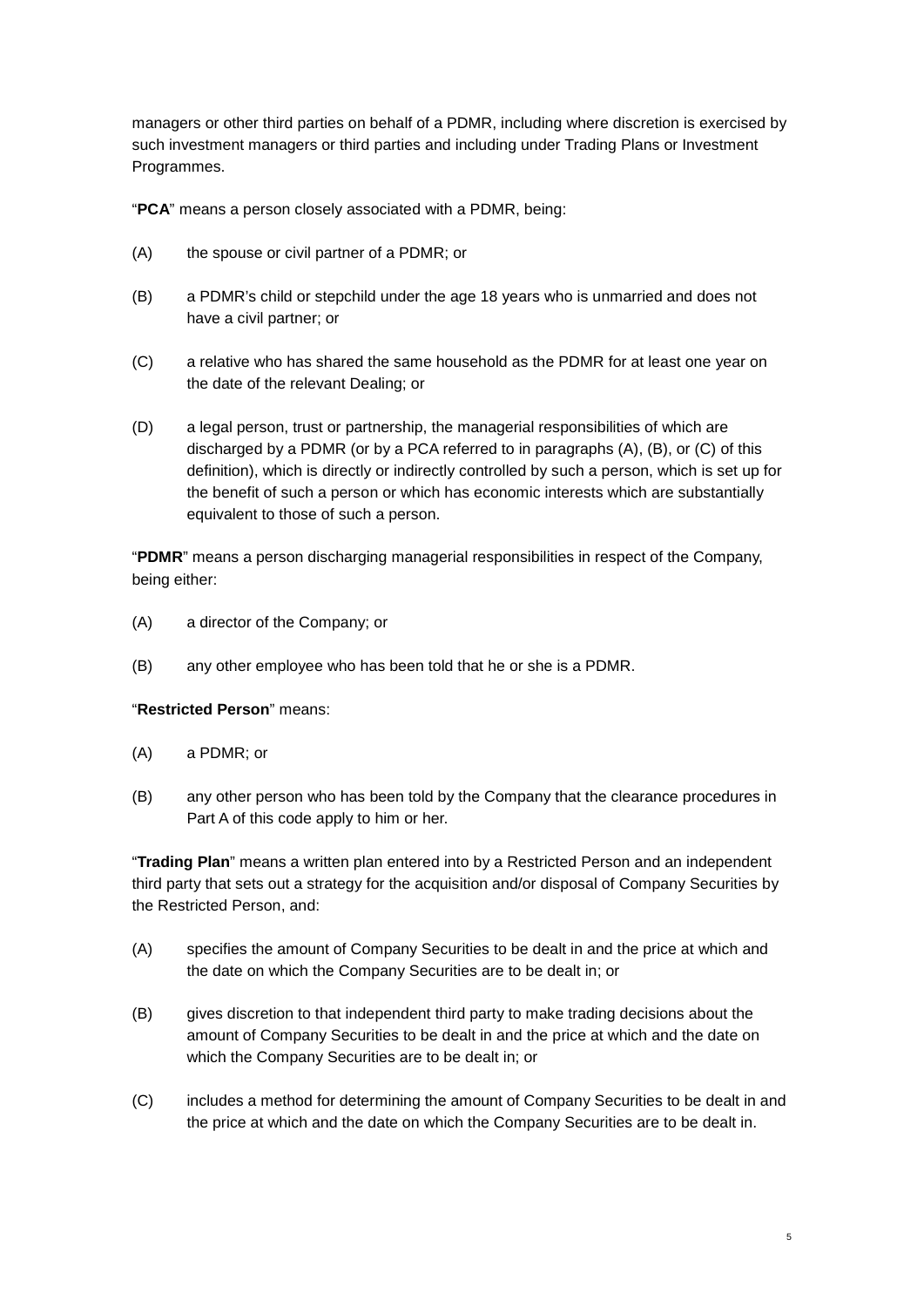# **Schedule 2 Clearance application template**

#### WPP plc (the "**Company**") **Application for clearance to deal**

If you wish to apply for clearance to deal under the Company's dealing code, please complete sections 1 and 2 of the table below and submit this form to the Company Secretary. By submitting this form, you will be deemed to have confirmed and agreed that:

- (i) the information included in this form is accurate and complete;
- (ii) you are not in possession of inside information relating to the Company or any Company Securities;
- (iii) if you are given clearance to deal and you still wish to deal, you will do so as soon as possible and in any event within two business days; and
- (iv) if you become aware that you are in possession of inside information before you deal, you will inform the Company Secretary and refrain from dealing.

| 1. | <b>Applicant</b>                 |                                                                                                                                                                                                                                       |  |
|----|----------------------------------|---------------------------------------------------------------------------------------------------------------------------------------------------------------------------------------------------------------------------------------|--|
| a) | Name                             |                                                                                                                                                                                                                                       |  |
| b) | Contact details                  | [For executive directors and other employees, please include email<br>address and extension number.]                                                                                                                                  |  |
|    |                                  | [For non-executive directors, please include email address and<br>telephone number.]                                                                                                                                                  |  |
| 2. | <b>Proposed dealing</b>          |                                                                                                                                                                                                                                       |  |
| a) | Description of the<br>securities | [e.g. a share, a debt instrument, a derivative or a financial instrument<br>linked to a share or debt instrument.]                                                                                                                    |  |
| b) | Number of securities             | [If actual number is not known, provide a maximum amount (e.g. "up"]<br>to 100 shares" or "up to $£1,000$ of shares").]                                                                                                               |  |
| c) | Nature of the dealing            | [Description of the transaction type (e.g. acquisition; disposal;<br>subscription; option exercise; settling a contract for difference; entry<br>into, or amendment or cancellation of, an investment programme or<br>trading plan).] |  |
| d) | Other details                    | [Please include all other relevant details which might reasonably<br>assist the person considering your application for clearance (e.g.<br>transfer will be for no consideration).]                                                   |  |
|    |                                  | [If you are applying for clearance to enter into, amend or cancel an<br>investment programme or trading plan, please provide full details of<br>the relevant programme or plan or attach a copy of its terms.]                        |  |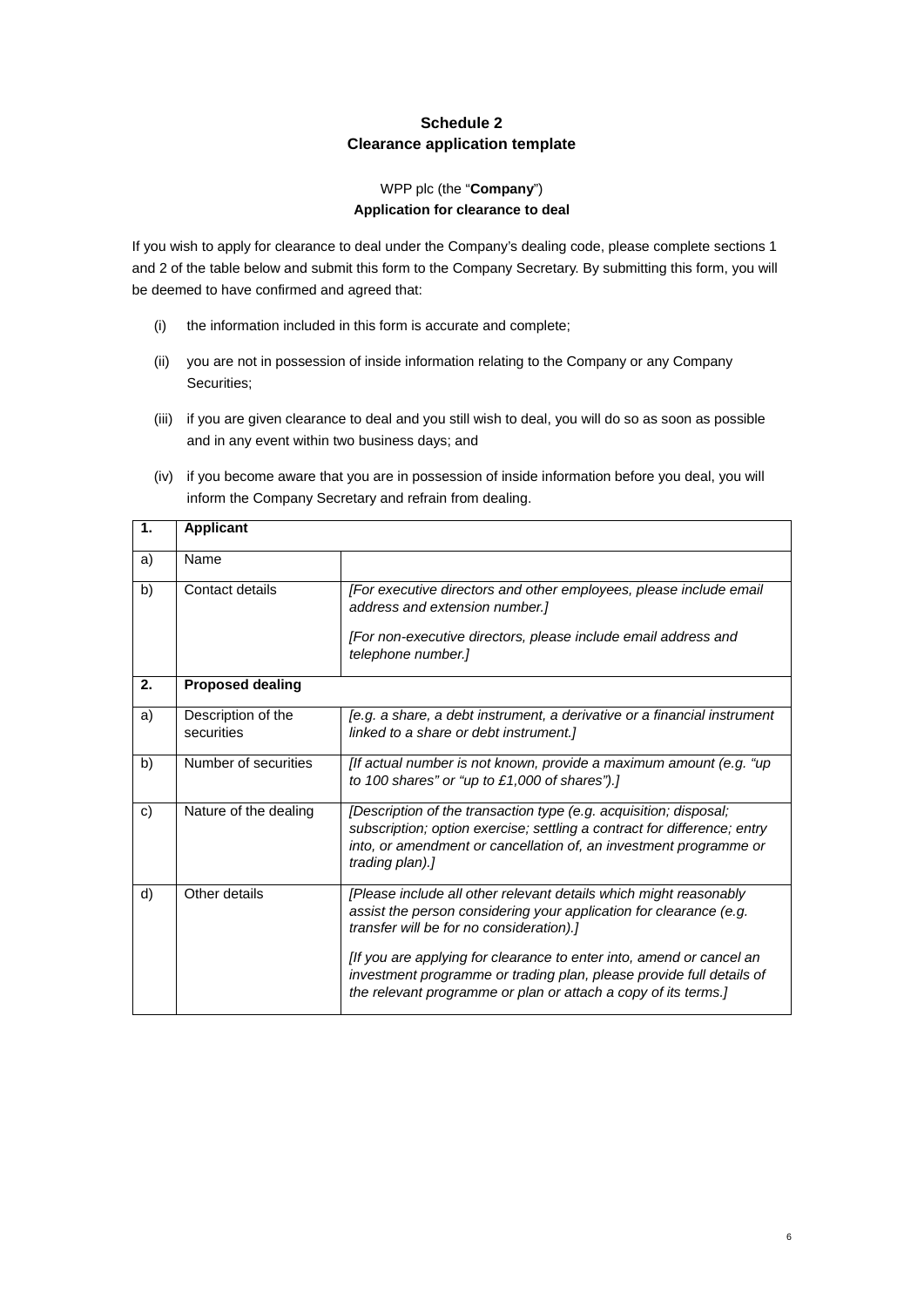# **Schedule 3 Notification template**

# WPP plc (the "**Company**") **Transaction notification**

<span id="page-6-0"></span>Please send your completed form to Marie Capes (marie.capes@wpp.com).

| 1. | Details of PDMR / person closely associated with them ("PCA") |                                                                                                                                                                                                                                                                                                                                                                                                                                                           |                                                                                                                                                                                                                                                                                                                 |
|----|---------------------------------------------------------------|-----------------------------------------------------------------------------------------------------------------------------------------------------------------------------------------------------------------------------------------------------------------------------------------------------------------------------------------------------------------------------------------------------------------------------------------------------------|-----------------------------------------------------------------------------------------------------------------------------------------------------------------------------------------------------------------------------------------------------------------------------------------------------------------|
| a) | Name                                                          | [Include first name(s) and last name(s).]<br>provided for in the register where it is incorporated, if applicable.]                                                                                                                                                                                                                                                                                                                                       | [If the PCA is a legal person, state its full name including legal form as                                                                                                                                                                                                                                      |
| b) | Position / status                                             | [For PDMR, state job title e.g. CEO, CFO.]<br>and position of the relevant PDMR.]                                                                                                                                                                                                                                                                                                                                                                         | [For PCAs, state that the notification concerns a PCA and the name                                                                                                                                                                                                                                              |
| c) | Initial notification /<br>amendment                           | error which this amendment has corrected.]                                                                                                                                                                                                                                                                                                                                                                                                                | [Please indicate if this is an initial notification or an amendment to a<br>prior notification. If this is an amendment, please explain the previous                                                                                                                                                            |
| 2. | conducted                                                     | Details of the transaction(s): section to be repeated for (i) each type of instrument; (ii)                                                                                                                                                                                                                                                                                                                                                               | each type of transaction; (iii) each date; and (iv) each place where transactions have been                                                                                                                                                                                                                     |
| a) | Description of the<br>financial instrument                    | derivative or a financial instrument linked to a share or debt<br>instrument.]                                                                                                                                                                                                                                                                                                                                                                            | [State the nature of the instrument e.g. a share, a debt instrument, a                                                                                                                                                                                                                                          |
| b) | Nature of the<br>transaction                                  | [Description of the transaction type e.g. acquisition, disposal,<br>subscription, contract for difference, etc.]<br>[Please indicate whether the transaction is linked to the exercise of a<br>share option programme.]<br>[If the transaction was conducted pursuant to an investment<br>programme or a trading plan, please indicate that fact and provide the<br>date on which the relevant investment programme or trading plan was<br>entered into.] |                                                                                                                                                                                                                                                                                                                 |
| c) | Price(s) and volume(s)                                        | Price(s)<br>[Where more than one transaction of the same nature (purchase,<br>using as many lines as needed. Do not aggregate or net off<br>transactions.]                                                                                                                                                                                                                                                                                                | Volume(s)<br>disposal, etc.) of the same financial instrument are executed on the<br>same day and at the same place of transaction, prices and volumes of<br>these transactions should be separately identified in the table above,<br>[In each case, please specify the currency and the metric for quantity.] |